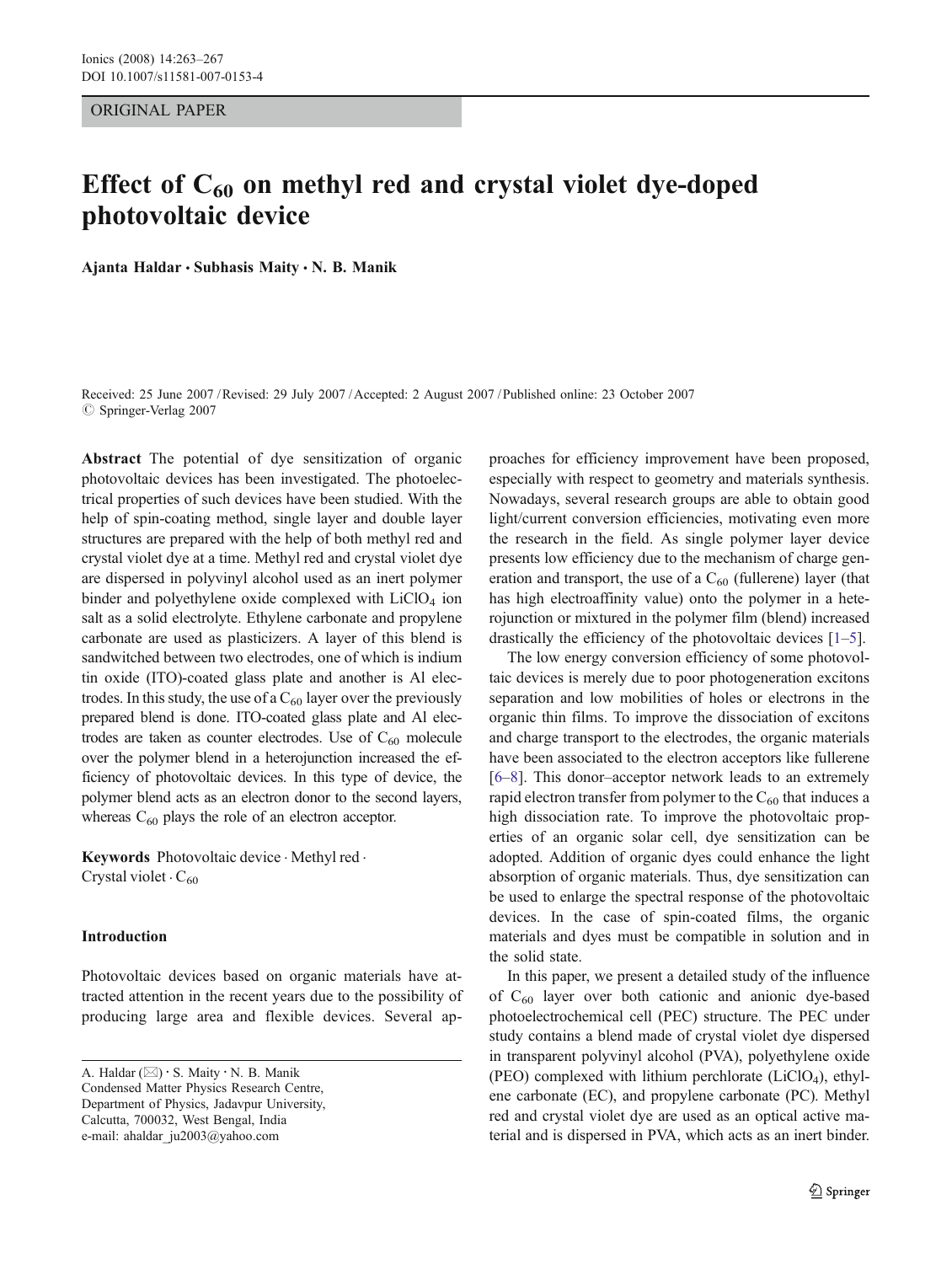<span id="page-1-0"></span>

Fig. 1 Structure of a crystal violet dye and b methyl red

 $LiClO<sub>4</sub>$  is mixed with solid polymer matrix PEO to form the solid-state ionic conductor. The ionic conductivity of PEO/  $LiClO<sub>4</sub>$  complexes are very low [[9,](#page-4-0) [10](#page-4-0)]. The use of plasticizer is a common technique to enhance the ionic conductivity [\[11\]](#page-4-0). In this system, we have used EC that was dissolved in PC as plasticizers to enhance the mobility of the charge carriers. One solid film of this blend is sandwiched between transparent indium tin oxide (ITO)-coated glass plate and Al plate, which acts as two contact electrodes. Upon illumination from a light source, dye molecules absorb light and photocarriers are generated. These photocarriers are then separated by the external field generated at the contact of the electrodes. It is expected that the internal field produced by the redistribution of the ion species within the PEC  $[12-16]$  $[12-16]$  $[12-16]$ enhances the migration process of these photocarriers. The barrier potential in contacts of ITO and polymer materials is lowered [\[17](#page-4-0), [18](#page-4-0)] due to the accumulation of these ion species near the respective electrodes leading to enhancement of charge injection through the metal polymer interface layer.

In this work, dark I–V characteristics and the photovoltaic currents with different intensity have been measured for comparison purpose. Improvement of photovoltaic parameters such as open circuit voltage,  $V_{\text{oc}}$ , short circuit current,  $I_{\rm sc}$ , fill factor, FF, and conversion efficiency,  $\eta$ , has been observed, whereas ITO-coated glass plate and Al electrode are used as two contact electrodes.

The bilayer [\[19](#page-4-0), [20\]](#page-4-0) structure is more advantageous than the single layer structure for several reasons: Exciton splitting is enhanced by the D–A interface, the active region is extended to both the donor and the acceptor sides of the junction, and the transport of electrons and holes is separated into different materials reducing the recombination losses. In addition to this, by using two different semiconductors, the band gaps can in principle be tuned to match better the solar spectrum.

## Experimental

## Sample preparation

The structure of the dye, methyl red (Fluka), having the absorption peak at 440 nm that corresponds to an optical band gap of the order of 2.82 eV, and crystal violet (BDH,



Fig. 2 Absorption spectra of a MR (curve A) and CV (curve B), b mixture of CV and MR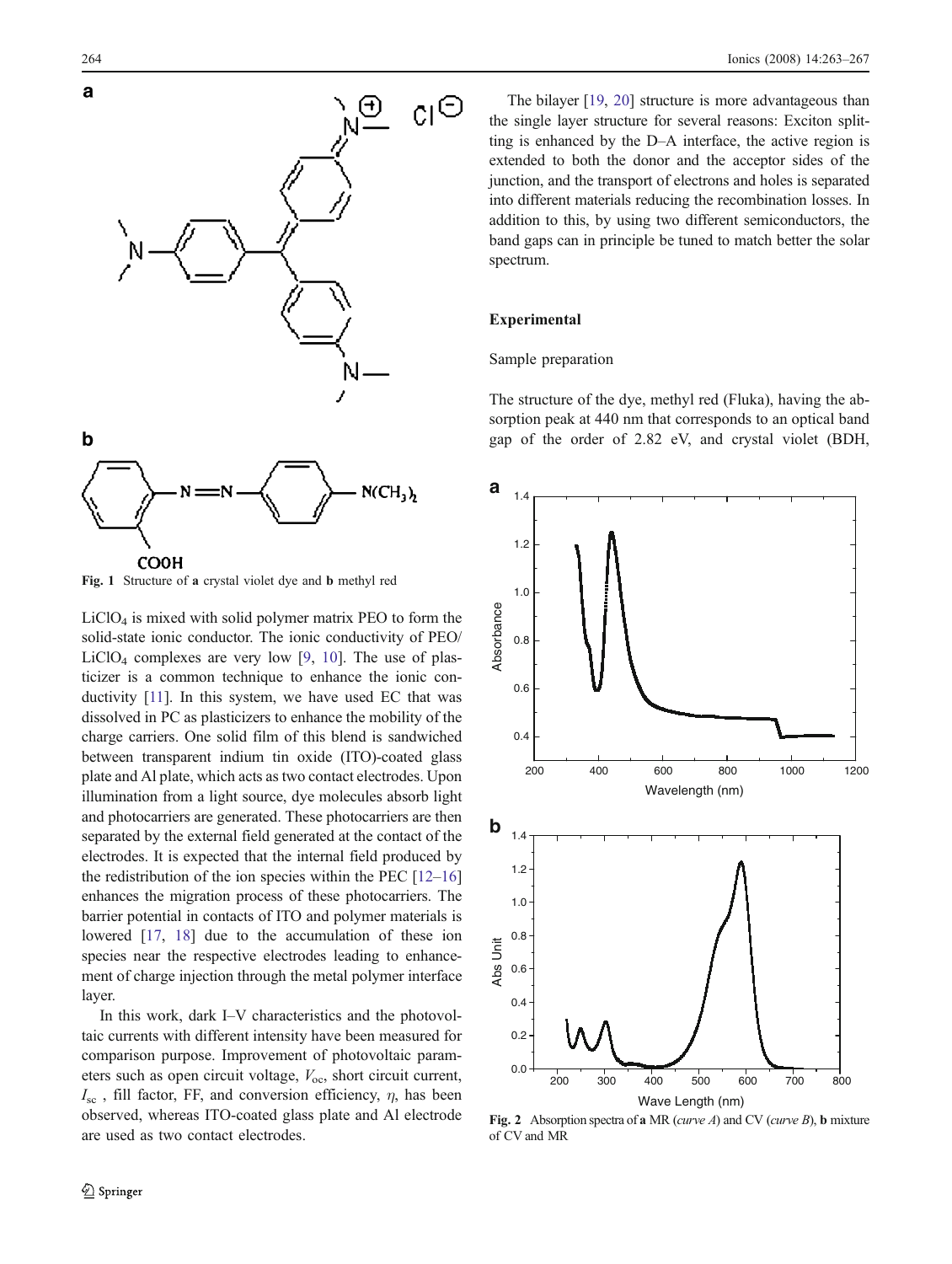<span id="page-2-0"></span>

a Structure of Photoelectrochemical Cell



**b** Set up for Photovoltaic Measurement

Fig. 3 a Structure of photoelectrochemical cell. b Setup for photovoltaic measurement

England), having the absorption peak at 590 nm that has an optical band gap of the order 2.1 eV, are shown in Fig. [1a](#page-1-0) and b. Absorption spectra of two dyes [[21,](#page-4-0) [22\]](#page-4-0) are also shown in Fig. [2](#page-1-0)a and b.

In a cleaned test tube, 1 g of PVA was mixed with 10 l of double distilled water, warmed gently, and stirred to make a transparent viscous solution of PVA (S. D. Fine Chem., Boisar; M.W. 125000). Two milligrams of methyl red (anionic dye) and 2 mg of crystal violet (cationic dye) are mixed with this solution.

A solid electrolyte was prepared in a separate cleaned beaker by mixing PEO (BDH, England; M. W. 600000)– LiClO4 (Fluka, 99.5% pure)–EC (Fluka, 99.5% pure)–and PC (Fluka, 99.5% pure). The complex of PEO–LiClO<sub>4</sub> – EC–PC (30.60:3.60:19.60:46.20% by weight) were mixed, stirred, and heated around a temperature 60 °C for 4 h. This gel-like solid electrolyte is mixed with the previously prepared dye–PVA solution to form the blend. This blend is heated about a temperature 60 °C and stirred properly to mix them well for about 2 h. This viscous gel-like solution is then sandwiched between two electrodes. Thus, single layer sample is prepared. The active area of the cell was 0.16 cm<sup>2</sup>. To prepare double layer film,  $C_{60}$  solution in dichlorobenzene layer is deposited over the single layer of viscous gel-like solution that was sandwitched between the previously said same contact electrodes. The active area of the cell was 1.08 cm<sup>2</sup>. The electrodes were cleaned in chloroform solution and dried under vacuum about 2 h before



Fig. 4 a I–V characteristics at 1 Sun incident-illumination (without  $C_{60}$  layer). **b** I–V characteristics at 1 Sun incident-illumination (with  $C_{60}$  layer)

use. The two electrical leads are taken out from the two ends of the electrodes. The complete cell is vacuum dried for about 6 h at around 60 °C before the final measurement. The structure of the cell is shown in Fig. 3a.



Fig. 5 Photocurrent at different intensity of incident illumination in case of single layer structure (without  $C_{60}$  layer)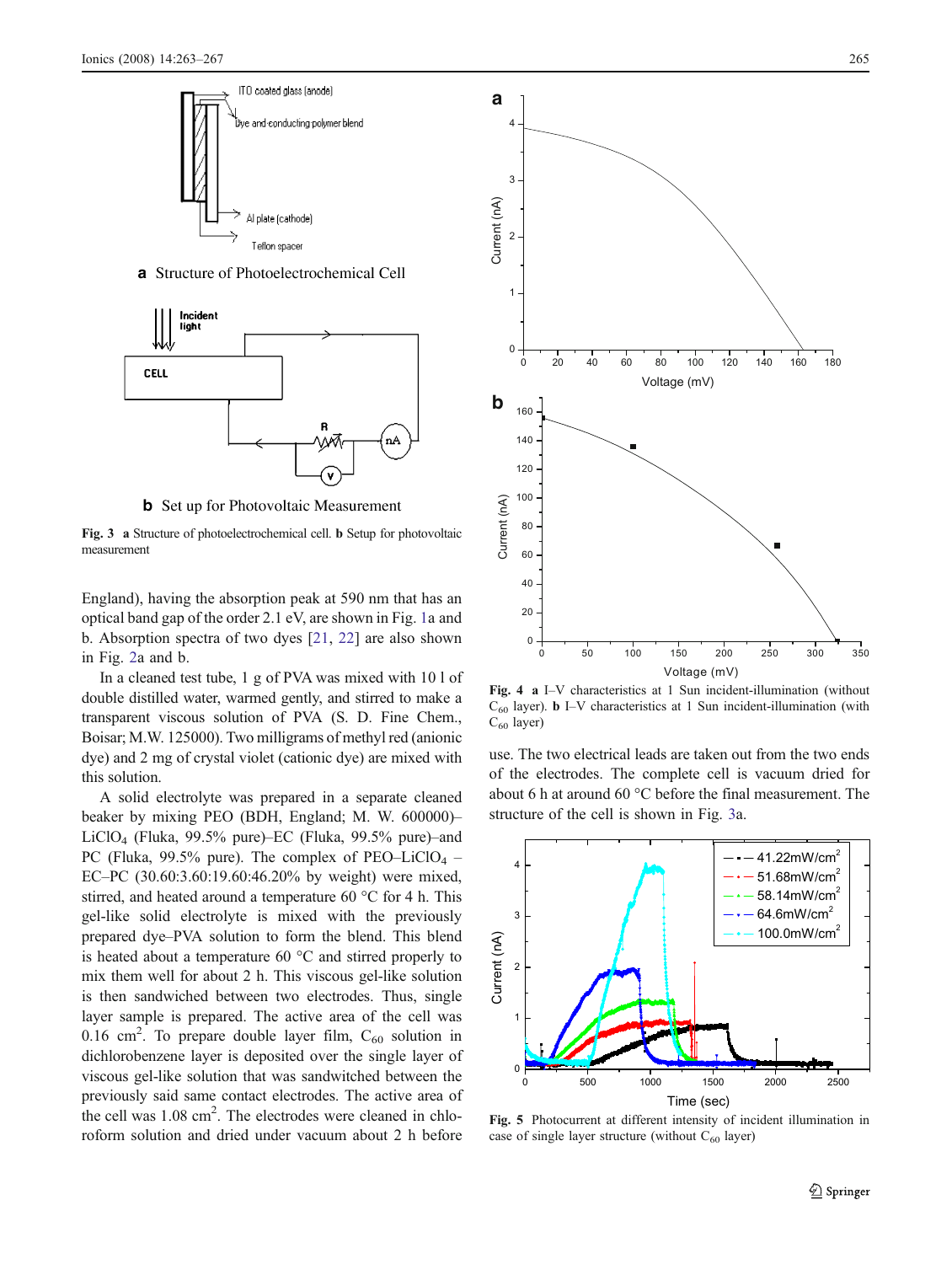<span id="page-3-0"></span>

Fig. 6 Photocurrent at different intensity of incident illumination in case of double layer structure (with  $C_{60}$  layer)

#### Measurements

For optical measurement, a tungsten lamp of 200 W is used. Light is allowed to incident on the cell. By varying the intensity of incident radiation voltage drops, hence, the photocurrent across the sensing resistance is measured. The current flowing through the device was estimated by mea-



Fig. 7 a Short circuit current vs intensity curve (without  $C_{60}$  layer). **b** Open circuit voltage vs intensity curve (without  $C_{60}$  layer)



Fig. 8 a Short circuit current vs intensity curve (with  $C_{60}$  layer). b Open circuit voltage vs intensity curve (with  $C_{60}$  layer)

suring the voltage drop (measured by Agilent data acquisition unit, Model No: 34970A) across 56 KΩ sensing resistance. The intensity is measured by a calibrated lux meter (Kyoritsu Electrical Instruments Works, Tokyo, model 5200). Photocurrent is measured by varying the intensity of light.

## Results and discussion

## Photovoltaic measurements

Setup of photovoltaic measurement is shown in Fig. [3b](#page-2-0). From Fig. [3b](#page-2-0), it is clear that ammeter is not required when measurement of open circuit voltage  $(V<sub>oc</sub>)$  is done. In the similar way, voltmeter does not play any role at the time of short circuit current  $(I_{\rm sc})$  measurement. By changing variable resistance (R), Fig. [4a](#page-2-0) and b are drawn. Current–voltage characteristics under 1Sun incident illumination are shown in Fig. [4](#page-2-0)a and b. Measurement of  $I_{\rm sc}$  and  $V_{\rm oc}$  is done under different intensity of illumination. The variation of short circuit current  $(I_{\rm sc})$  with time (t) for different intensity illumination is